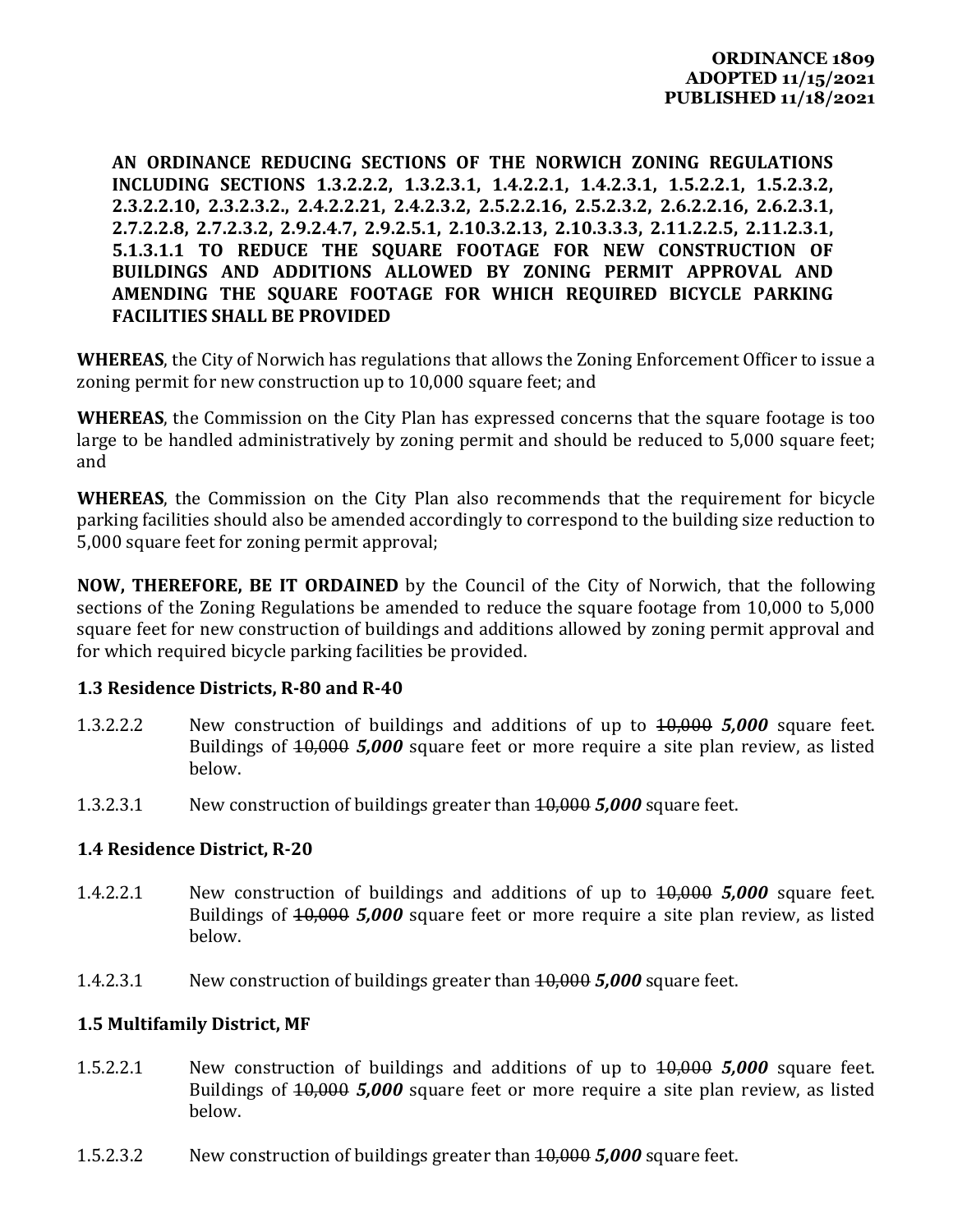### **2.3 Neighborhood Commercial District, NC**

- 2.3.2.2.10 New construction of buildings and additions of up to 10,000 *5,000* square feet. Buildings of 10,000 *5,000* square feet or more require a site plan review, as listed below.
- 2.3.2.3.2 New construction of buildings greater than 10,000 *5,000* square feet.

# **2.4 General Commercial, GC**

- 2.4.2.2.21 New construction of buildings and additions of up to 10,000 *5,000* square feet. Buildings of 10,000 *5,000* square feet or more require a site plan review, as listed below.
- 2.4.2.3.2 New construction of buildings greater than 10,000 *5,000* square feet.

### **2.5 Planned Commercial District, PC**

- 2.5.2.2.16 New construction of buildings and additions of up to 10,000 *5,000* square feet. Buildings of 10,000 *5,000* square feet or more require a site plan review, as listed below.
- 2.5.2.3.2 New construction of buildings greater than 10,000 *5,000* square feet.

### **2.6 Chelsea Central District, CC**

- 2.6.2.2.16 New construction of buildings and additions of up to 10,000 *5,000* square feet. Buildings of 10,000 *5,000* square feet or more require a site plan review, as listed below.
- 2.6.2.3.1 New construction of buildings greater than 10,000 *5,000* square feet.

### **2.7 Waterfront Development District, WD**

- 2.7.2.2.8 New construction of buildings and additions of up to 10,000 *5,000* square feet. Buildings of 10,000 *5,000* square feet or more require a site plan review, as listed below.
- 2.7.2.3.2 New construction of buildings greater than 10,000 *5,000* square feet.

#### **2.9 Production, Manufacturing & Research District, PMR**

- 2.9.2.4.7 New construction of buildings and additions of up to 10,000 *5,000* square feet. Buildings of 10,000 *5,000* square feet or more require a site plan review, as listed below.
- 2.9.2.5.1 New construction of buildings greater than 10,000 *5,000* square feet.